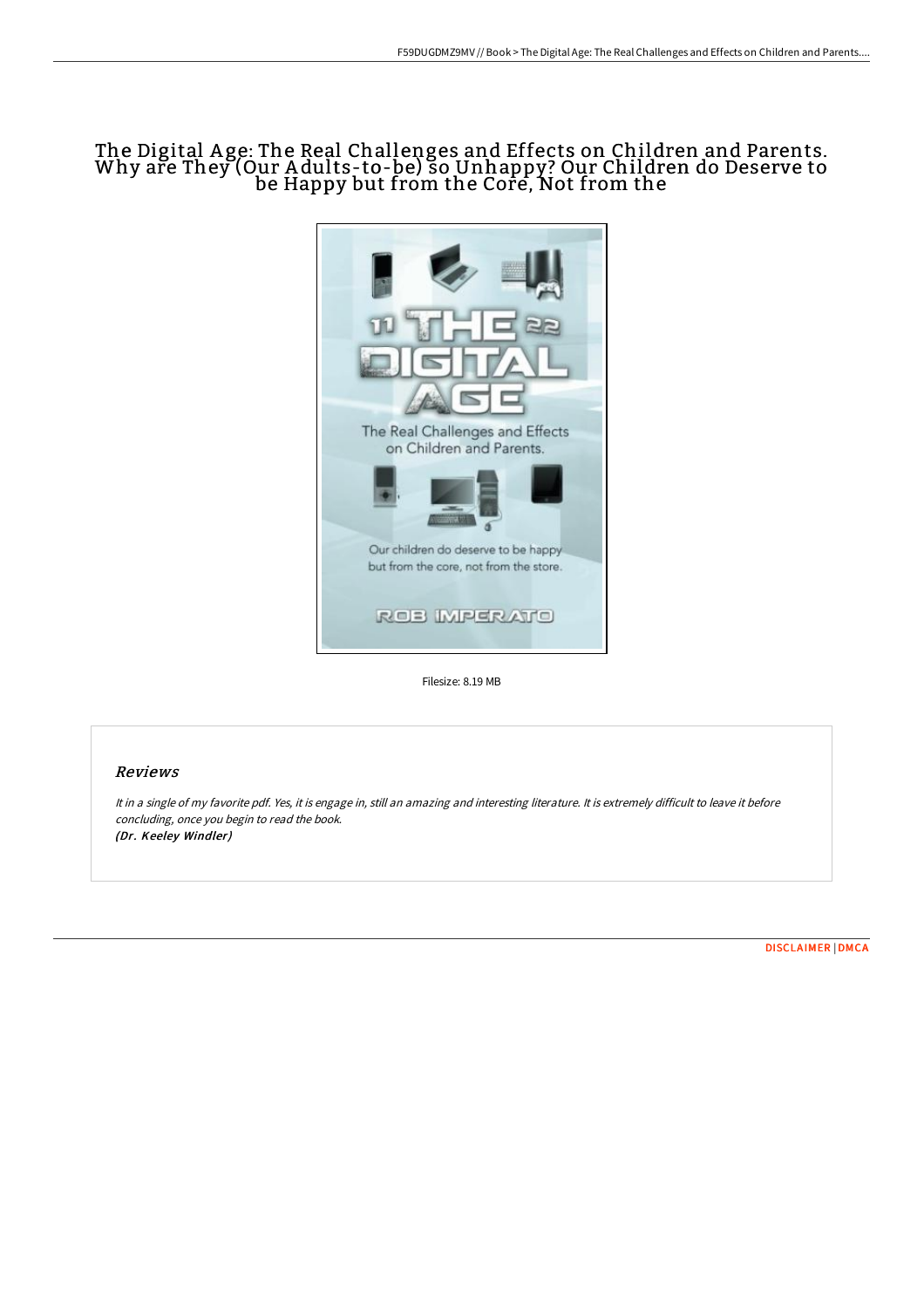## THE DIGITAL AGE: THE REAL CHALLENGES AND EFFECTS ON CHILDREN AND PARENTS. WHY ARE THEY (OUR ADULTS-TO-BE) SO UNHAPPY? OUR CHILDREN DO DESERVE TO BE HAPPY BUT FROM THE CORE, NOT FROM THE



XLIBRIS, 2014. Book Condition: New. N/A. Ships from the UK. BRAND NEW.

 $\overline{\mathbf{P}\mathbf{D}^2}$ Read The Digital Age: The Real Challenges and Effects on Children and Parents. Why are They (Our [Adults-to-be\)](http://techno-pub.tech/the-digital-age-the-real-challenges-and-effects-.html) so Unhappy? Our Children do Deserve to be Happy but from the Core, Not from the Online

Download PDF The Digital Age: The Real [Challenges](http://techno-pub.tech/the-digital-age-the-real-challenges-and-effects-.html) and Effects on Children and Parents. Why are They (Our Adultsto-be) so Unhappy? Our Children do Deser ve to be Happy but from the Core, Not from the